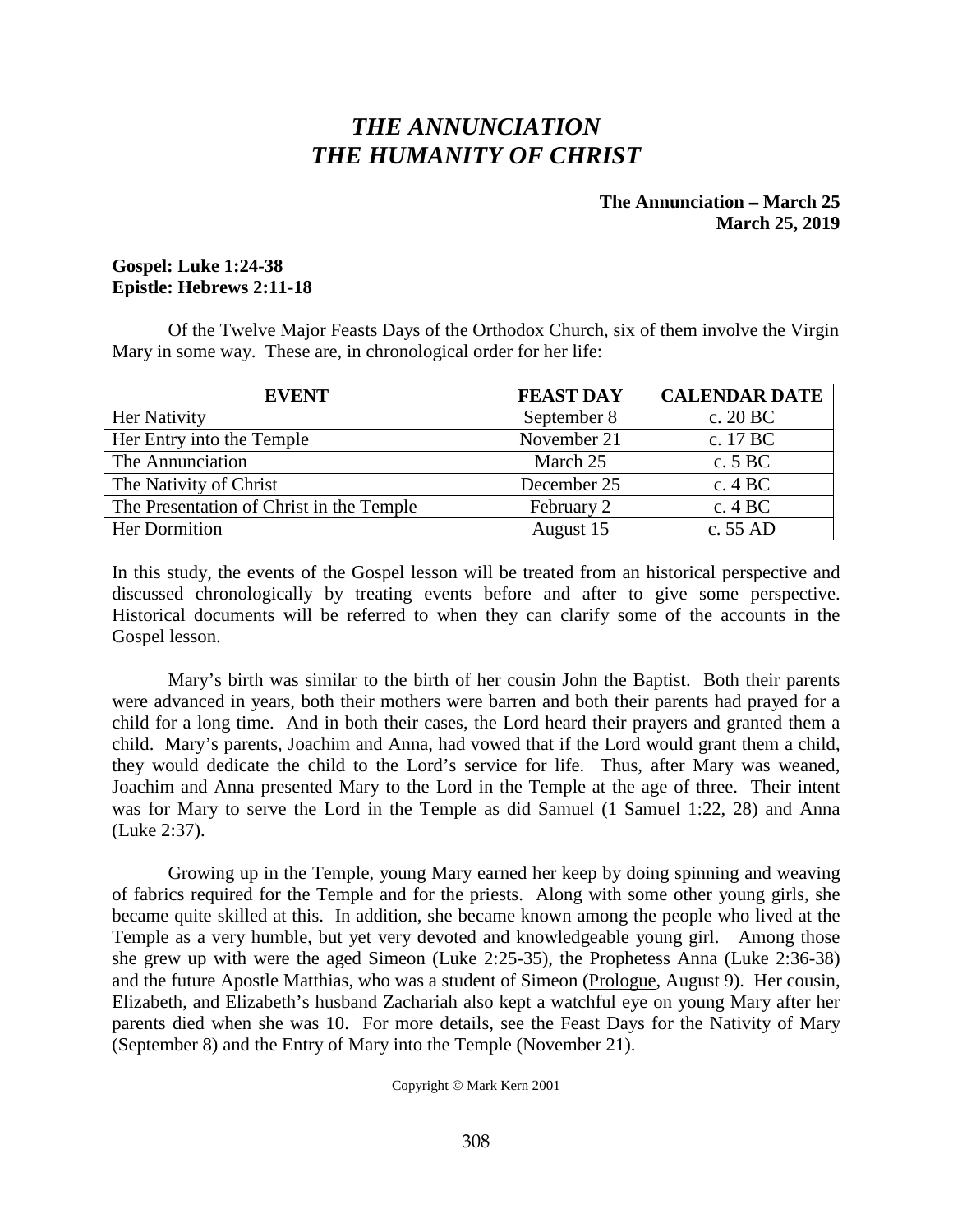#### **Mary is Betrothed to Joseph**

When Mary was 13, the Pharisees began to remark that it was not the custom to allow girls that old to remain a virgin in the Temple lest hanky-panky result and the Temple be defiled. Therefore, they said, Mary should be married along with the other virgins (since girls were often married in their mid-teens). The other virgins acquiesced, but Mary reminded the priests that her parents had devoted her to the service of the Lord and that she herself had vowed never to lie with a man. This put the high priest in a difficult situation. He did not wish to dissolve the maiden's vow and disobey the Scriptures: "Make vows to the Lord your God and fulfill them" (Psalms 76:11); and "It is better that you should not vow than that you should vow and not pay" (Ecclesiastes 5:4-5). On the other hand, he did not wish to introduce a new custom among the people either.

To resolve this, Zachariah was asked to consult the Lord in the Holy Place wearing the breastpiece of judgment as high priest. When he went into the Holy Place, Zachariah was instructed by an angel to call together all the widowers in Israel and have each one bring his rod (or walking stick). To narrow things down, lots were cast over the 12 tribes of Israel and the lot fell to Judah. Therefore all the widowers of the tribe of Judah were called and asked to come to Jerusalem.

As he was instructed by the angel, Zachariah collected the rods of all the widowers of Judah and placed them in the Holy of Holies overnight. The next day the men returned to receive back their rods: the man whose rod budded with leaves and flowers would be betrothed to Mary. And it was Joseph's rod that budded similarly to Aaron's rod in the wilderness (Numbers 17:1-8).

Joseph, who was already 80 years old, was at first unwilling to take Mary as his wife, saying: "I am an old man and have children. Why do you hand over to me this infant who is younger than my grandsons?" Until he, himself, could ascertain the Will of God, Joseph asked the priests to send five other young virgins with Mary to accompany her. After the betrothal ceremony, Joseph returned to his own city, Bethlehem, to prepare for the marriage while Mary and her five companions left for Joseph's home in Nazareth. At this point, Joseph was considering a betrothal of Mary to one of his unmarried sons.

Before Mary left for Nazareth, Zachariah had another vision in the Temple where the angel Gabriel announced that his prayers had been heard. His wife Elizabeth would conceive in her old age and bear John the Baptist. Zachariah asked for a sign and was made mute for nine months (Luke 1:5-22). Being mute, Zachariah had to be replaced as high priest. His replacement, Samuel, commissioned Mary and her five companions to spin the special thread for embroidering the new veil for the Holy of Holies according to the pattern given to Moses (Exodus 26:31). This they did in Nazareth in Joseph's house.

Meanwhile, Joseph finished his preparation for his marriage to Mary in Bethlehem and returned home to Nazareth. However, he left immediately for many months to build houses abroad along the Sea of Galilee according to his trade as a carpenter. At least one of his sons went with him. Thus Joseph was still out of town when the angel Gabriel appeared to Mary with the Annunciation that she would be the mother of God in the flesh (Luke 1:26-38).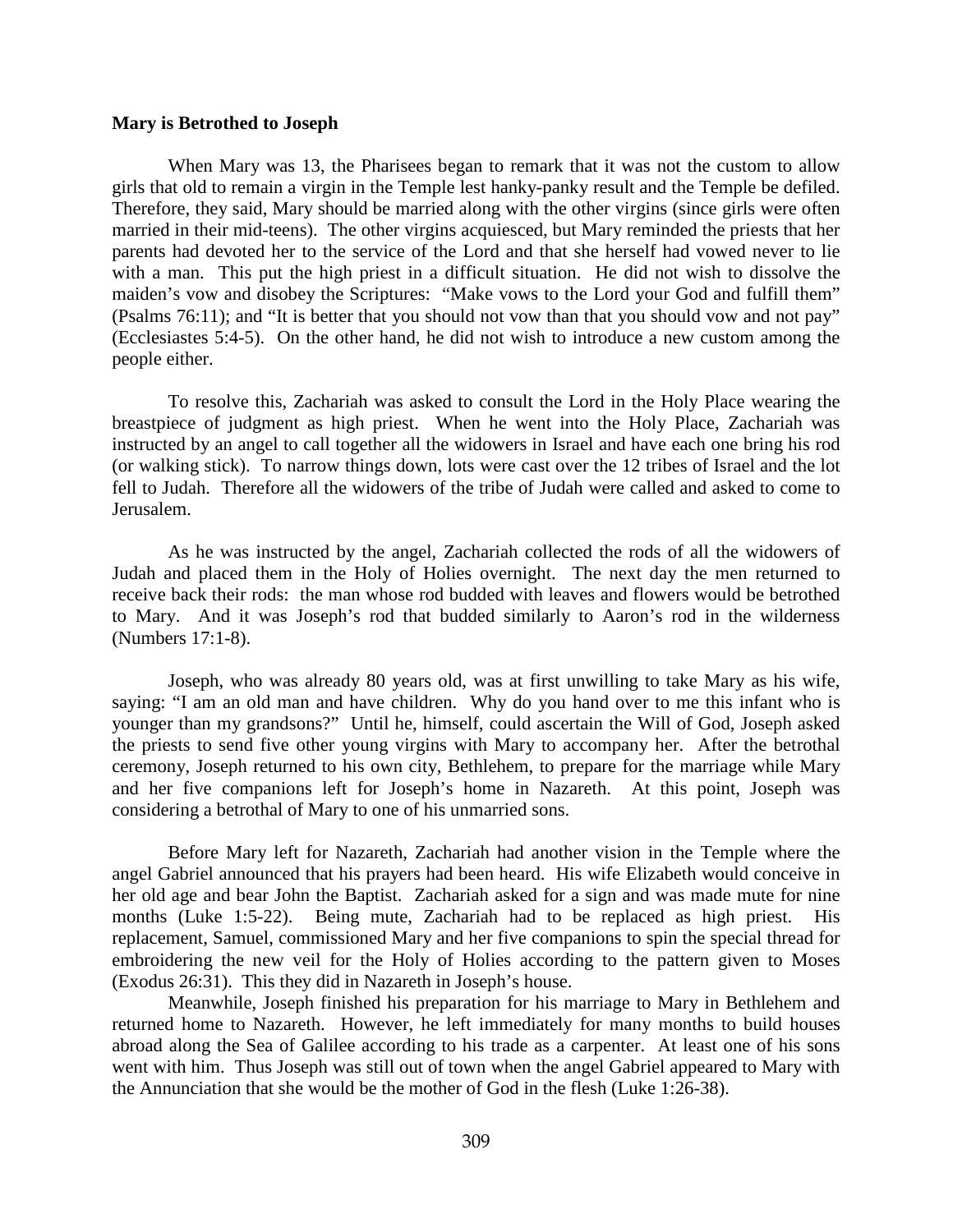With Joseph gone, Mary was left in charge of the household that included Joseph's younger children. James, the youngest at about 8 years old, was still brokenhearted and sad over the loss of his mother a year ago. Mary took young James under her wing and raised him from that time on. In the Scriptures, therefore, Mary was referred to as the "mother of James" (Luke 24:10). Mary had a profound effect on young James and he imitated her life of fasting and prayer the rest of his life. James was later Bishop of Jerusalem and presided at the Council of Jerusalem (Acts 15:13-19). For 30 years after Pentecost, James spent a great deal of his time in the Holy of Holies asking his step brother (Jesus) to spare His people Israel in spite of the stream of atrocities they were committing against the Christians (Acts 7:54-60, 12:1-3, 22:27-31).

Joseph's other sons (see Figure 1, page 629) were older, were married (1 Corinthians 9:5) and had their own households. Joseph, Jr. was later one of the Seventy (Luke 10:1-20), was probably the oldest and was also known as Barsabas or Justus. When two of the Seventy were proposed to take the place of Judas Iscariot and be numbered among the Twelve, Joseph and Matthias were brought forward. The lot then fell to Matthias (Acts 1:16-26). Joseph later was one of the leading men among the Church in Jerusalem (Acts 15:22) and was a prophet (Acts 15:32). He and Silas delivered the decree of the Council of Jerusalem to the Church in Antioch (Acts 15:22-34).

Jude was one of the Twelve Apostles and was the author of the Epistle of Jude in the New Testament. He was also known as Lebbaeus (or Levi) and Thaddaeus (Matthew 10:13, Mark 3:18). Simon (in Hebrew *Simeon*) is listed among the Lord's brothers (Matthew 13:55) but little is known about him. It's possible that there is some confusion between him and the Lord's cousin Simeon, the son of Cleopas (or Alphaeus). The Lord's cousin Simeon was one of the Seventy and was the second Bishop of Jerusalem after James.

Joseph's daughter, Salome, was about Mary's age and still lived at home. She and Mary became very close and Salome was later numbered among the righteous women at the Cross and at the tomb (Matthew 27:56; Mark 15:40, 16:1). Salome later married Zebedee and bore two of the Twelve Apostles: James and John. Little is known about Joseph's other two daughters, except that they were probably older than Salome.

Thus the household in Nazareth consisted of Mary and her five virgin companions, James, Salome plus extended family living nearby. Mary, at this time, was about 14 years old, although manuscripts vary between 14 and 16 in describing her age.

## **The Annunciation**

With Joseph gone and working along the shore of the Sea of Galilee building houses, the angel Gabriel appeared to Mary. Gabriel had appeared to Zachariah about six months earlier announcing the conception of John the Baptist and Zachariah was still mute from that encounter (Luke 1:19-23). Zachariah was now home in the hill country of Judah with Elizabeth, who was in her sixth month (Luke 1:36-39).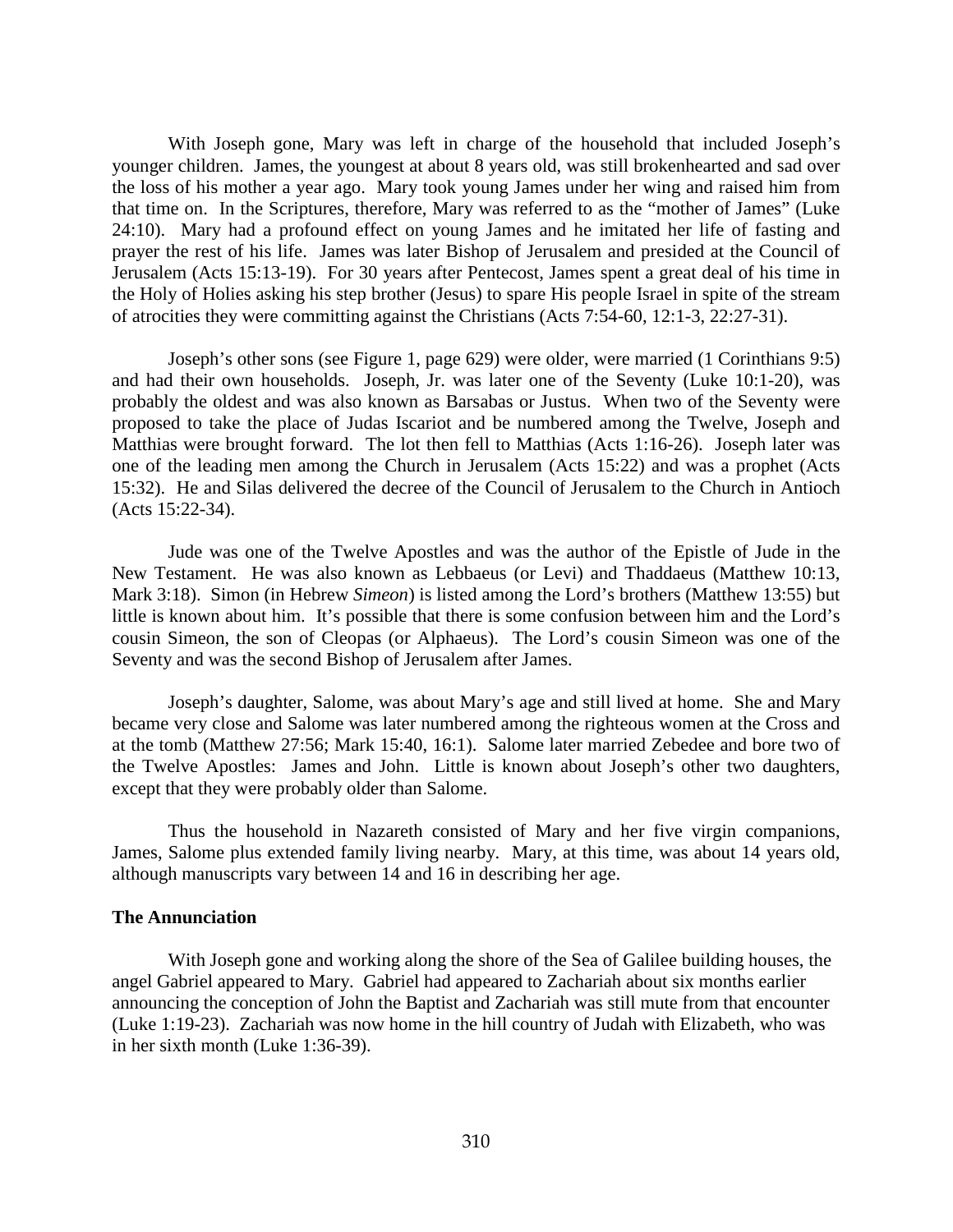As Mary went out of Joseph's house to draw water from a well, Gabriel spoke: "Rejoice, highly favored one, the Lord is with you; blessed are you among women" (Luke 1:28). Mary didn't see where the voice came from. Trembling, she picked up the water pot, went into the house and sat down to continue spinning the purple thread that she had been working on. The angel then came into the house (Luke 1:28) and repeated the greeting.

The word translated "highly favored" (v.28) and "favor" (v.30) are both forms of the Greek word *charis* which is translated everywhere else as "grace". But what was it about Mary that led Gabriel to call her "highly graced" (v.28) and to say that she had "found grace with God" (v.30)? This is not a small thing! The angel Gabriel did not say that to Zachariah six months earlier when he announced the conception of John the Baptist (Luke 1:11-20).

It is useful to compare the visitation of Gabriel to Zachariah with his visit to Mary. Appearing to Zachariah he identified himself: "I am Gabriel who stands in the presence of God..." (Luke 1:19). He didn't say that to Mary. The implication is that Mary knew who he was from her previous life before God in the Temple. And the implication is that Mary's life before God was so special that she found such grace in the eyes of God.

But yet, Mary was troubled at what Gabriel said, and wondered what manner of greeting this was. Not only had Gabriel called her "highly graced", but also "blessed among women" (Luke 1:29). Mary was such a genuinely humble person that this just didn't compute.

When Gabriel announced that Mary would conceive and bear a son, the long awaited Messiah, Mary was also troubled because this would void her vow of chastity. So she said, "How can this be, since I do not know a man?" (Luke 1:34). When Joseph returned home and when they were married, Mary could have conceived by Joseph. But her statement here implies she had no intention in this direction; she intended to remain a virgin. She was holding steadfast to her vow to the Lord even in the face of an angelic announcement! She was a very determined young lady!

Gabriel then explained that, yes, she would conceive, but that no, her vow would not be dissolved: "The Holy Spirit will come upon you, and the Power of the Highest (i.e. God the Father) will overshadow you; therefore, also, that Holy One who is to be born will be called the Son of God" (Luke 1:35).

From Gabriel's words, the entire Trinity was involved in the Incarnation. And the importance of the Incarnation is difficult to overstate. Without Christ's death on the Cross, we are still dead in our sins (Colossians 2:13-14, Ephesians 2:1-9). Yet if He is not really God, He cannot keep the Law perfectly and thus cannot be the lamb without blemish (Hebrews 9:14). If He is not really man, He cannot die in our place (Hebrews 2:17-18). Thus the baby conceived in the womb of the Virgin was both God and man. He was without father in His humanity and without mother in His Deity.

There are many other effects of the Incarnation that, again, are difficult to overstate. For example, in the Incarnation divinity is united to material creation in the Son of God; and this has an enormous effect on the healing and restoration of creation that is beyond the scope of this work.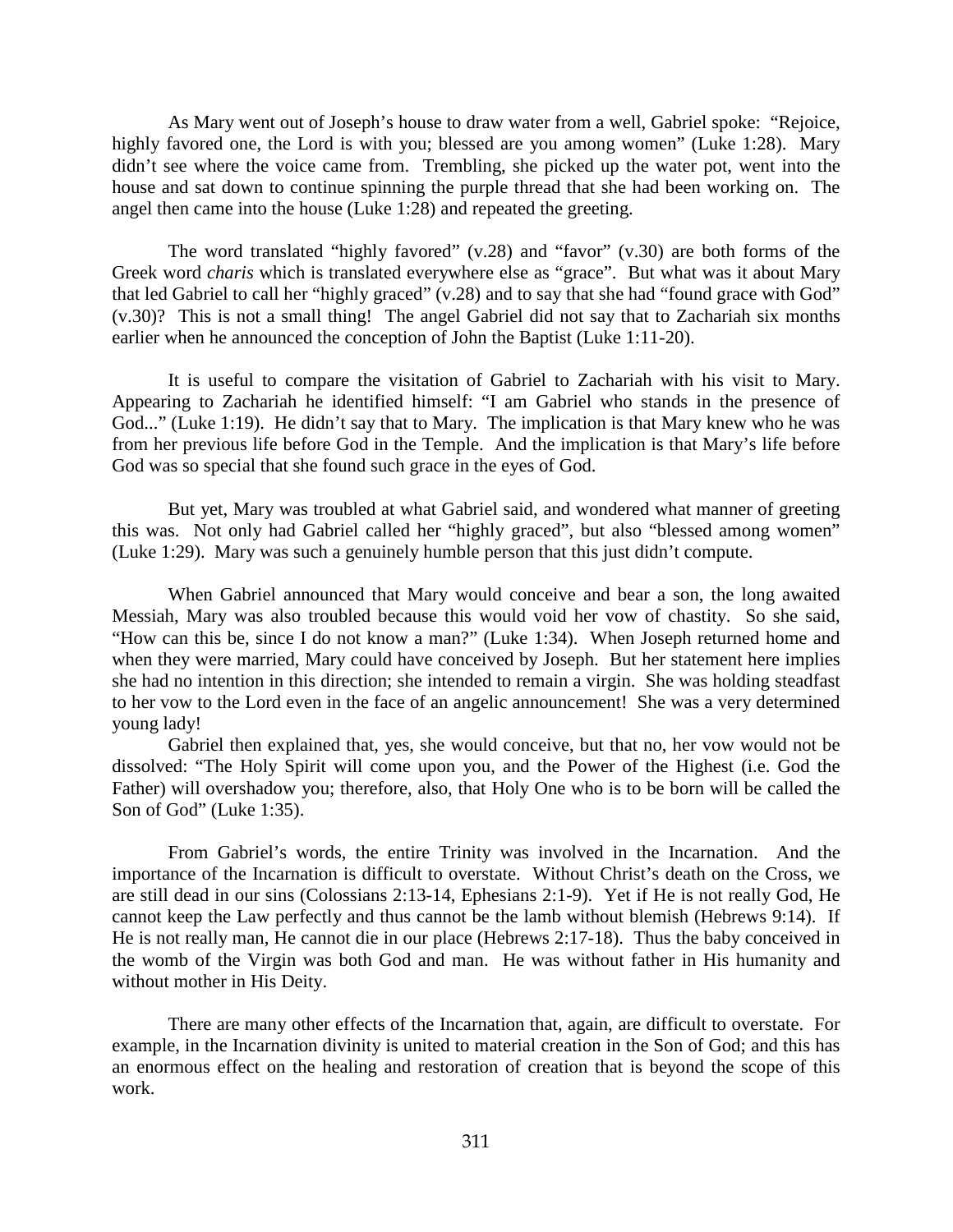After mentioning Elizabeth's pregnancy in her old age (Luke 1:36), Gabriel concluded with: "For with God, nothing will be impossible" (Luke 1:37). Mary did not ask for a sign, she simply believed the angel and replied: "Behold the maidservant of the Lord! Let it be to me according to your word" (Luke 1:38).

Mary's response indicates her depth of humility. The word, "maidservant" is the feminine form of the Greek word *doulos* meaning slave. Slaves had some rights under Hebrew Law, but they were the lowest class in society. In this regard, Mary is a model of humility for us today. An archangel has just appeared to her giving her accolades unprecedented in human history and she still thinks of herself as a slave!!

#### **Mary Visits Elizabeth**

In the Orthodox lectionary, the account of Mary's visit to Elizabeth is read during Matins on the Feast of the Annunciation. This occurred shortly after Gabriel's announcement, and Mary went there with her five virgin companions, first going to Jerusalem to submit the purple and other color thread to the high priest for the veil. The high priest was moved by the Grace of God and blessed Mary saying: "The Lord has magnified your name and you shall be blessed in all the generations of the earth."

Proceeding from Jerusalem they headed for Zachariah and Elizabeth's house, about five miles West of Jerusalem in the hill country of Judea (Luke 1:39). There Mary was greeted by Elizabeth in a most extraordinary manner.

To help with the understanding of Elizabeth's greeting and the significance of the Annunciation -- which is the Incarnation -- certain Scripture readings are chosen. The Epistle reading is Hebrews 2:11-18 which addresses Jesus' humanity. He could not die for mankind if He were not truly a man. For a discussion of the details of the Epistle lesson, see that section of this study. On the other hand, one of the Old Testament readings for Vespers of the eve of the Annunciation is Proverbs 8:22-30 which addresses Jesus' divinity as the Eternal Son.

Another of the readings for Vespers is Exodus 3:1-8 which is the account of Moses' encounter with the burning bush, where the bush burned with fire but was not consumed. Moses said, "I must turn aside now and see this marvelous sight, why the bush is not burned up" (Exodus 3:3). The reason this passage is read for the Annunciation is to give us an understanding of just Who it is that was conceived in Mary's womb. It is the same God that appeared to Moses at the burning bush; and just as it was miraculous that the bush burned but was not consumed, so it is miraculous that Mary could contain the Uncontainable and not be consumed. (Compare Hebrews 12:29, Exodus 24:17, Deuteronomy 9:3)

At Mary's visit to Elizabeth, Elizabeth was in the sixth month of her pregnancy with John the Baptist (Luke 1:36) and Mary had just begun her first month of pregnancy with Jesus. Elizabeth was in her 70's, while Mary was about 15. Yet, from Figure 1, Mary and Elizabeth were first cousins and Elizabeth knew Mary quite well from Mary's growing-up in the Temple.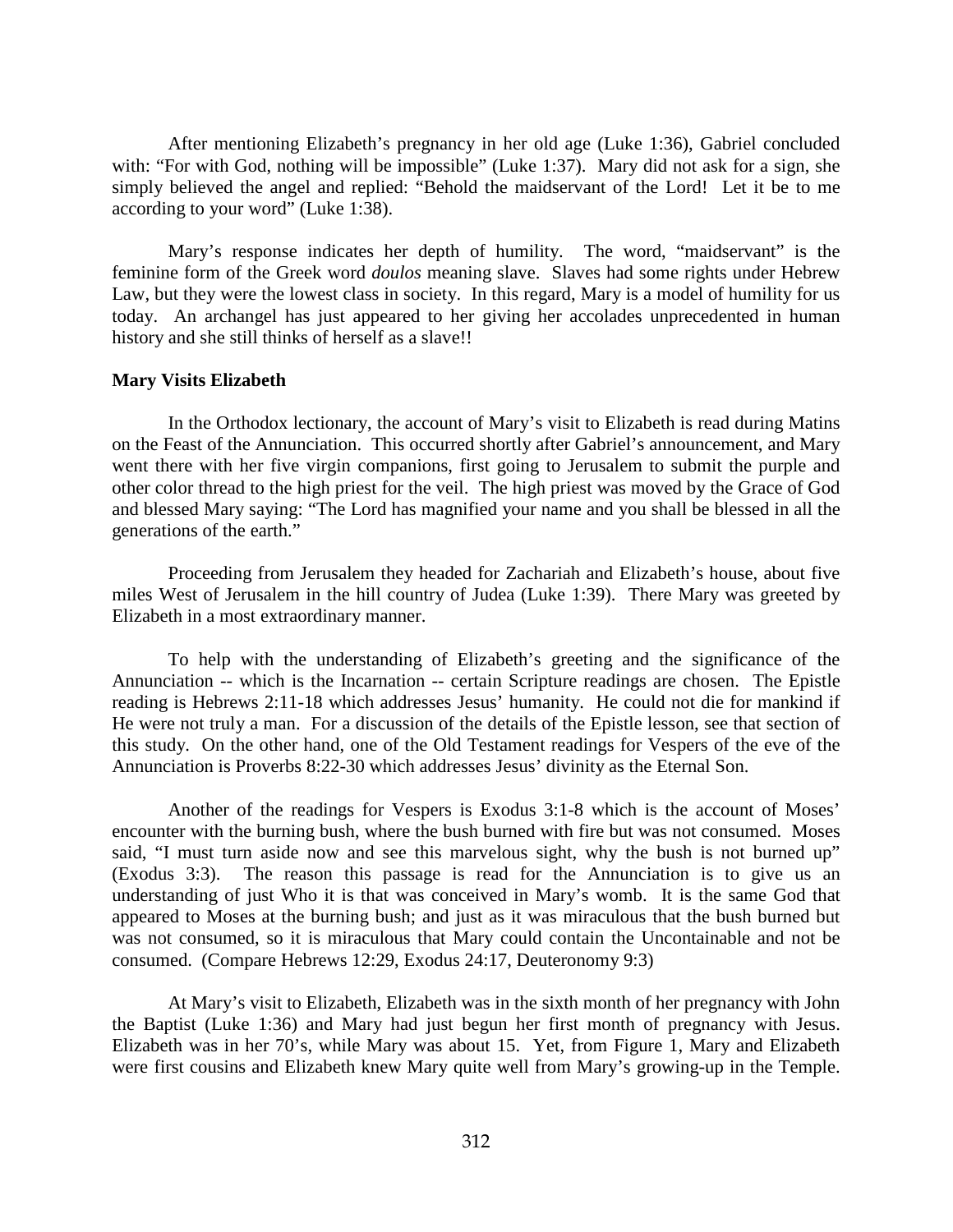Elizabeth also remembered how Mary was born 15 years ago to aged parents -- and now Elizabeth herself is about to experience that same type of event.

As Mary entered the house of Zachariah and Elizabeth and greeted Elizabeth, the infant (or fetus!) John leaped in Elizabeth's womb (Luke 1:41, 44). John had been filled with the Holy Spirit from his mother's womb (Luke 1:15) and would be spoken of by Jesus (the fetus now in Mary's womb!) as the greatest of the Prophets (Matthew 11:7-14). Thus John prophesied while still in His mother's womb.

Elizabeth was also filled with the Holy Spirit and responded to Mary with the same words used by the angel Gabriel: "Blessed are you among women" (Luke 1:28, 42). Elizabeth knew that Mary was still a virgin and this fact was not lost on Mary's five companions either, as we'll see later. Even though Mary is just in the first week or two of her pregnancy, Elizabeth called her "the mother of my Lord" (Luke 1:43). Thus Elizabeth, from the illumination of the Holy Spirit, recognized that the infant (fetus!) in her womb was God, the Second Person of the Trinity. Thus by the Holy Spirit, the mother of the prophet greeted the mother of the Lord, and both prophesied. As a side note, it is not inappropriate for us in the 20th Century to address Mary in the same manner as did the Archangel Gabriel and the Spirit-filled Elizabeth.

But one should also note Elizabeth's humility. She said, "But why is this granted to me, that the mother of my Lord should come to Me?" (Luke 1:43). Older women were treated with respect by teenagers. But Elizabeth, by the Holy Spirit, recognized Mary as special because of Who she carried in her womb. And Elizabeth was very honored that her Lord had come to her.

The things Elizabeth said go beyond human understanding. Mary was barely into her first month; how could Elizabeth know she was even pregnant, never mind pregnant with the Son of God? She then went on to say (Luke 1:45) that Mary was blessed because she believed the things that were told her from the Lord; that is at the Annunciation.

Mary responded to Elizabeth with what has come to be called the Magnificat. [*Magnificat* is the first word in the Latin translation of Mary's response.] The prophesy contained in the Magnificat is remarkable, coming from a 15 year old girl. In a way, it foreshadows Mary's Son as a 12 year old boy when He astonished the teachers in the Temple with His understanding (Luke 2:46-47).

Beside prophesying that she would be called blessed by all generations from then on (Luke 1:48), Mary also spoke of:

> scattering the proud bringing down rulers exalting the humble filling the hungry with good things sending the rich away empty-handed.

Some have said that the proud, the rulers and the rich were the scribes and Pharisees, or the Greek sages while the humble and hungry were the Gentiles who were afar off (Ephesians 2:11-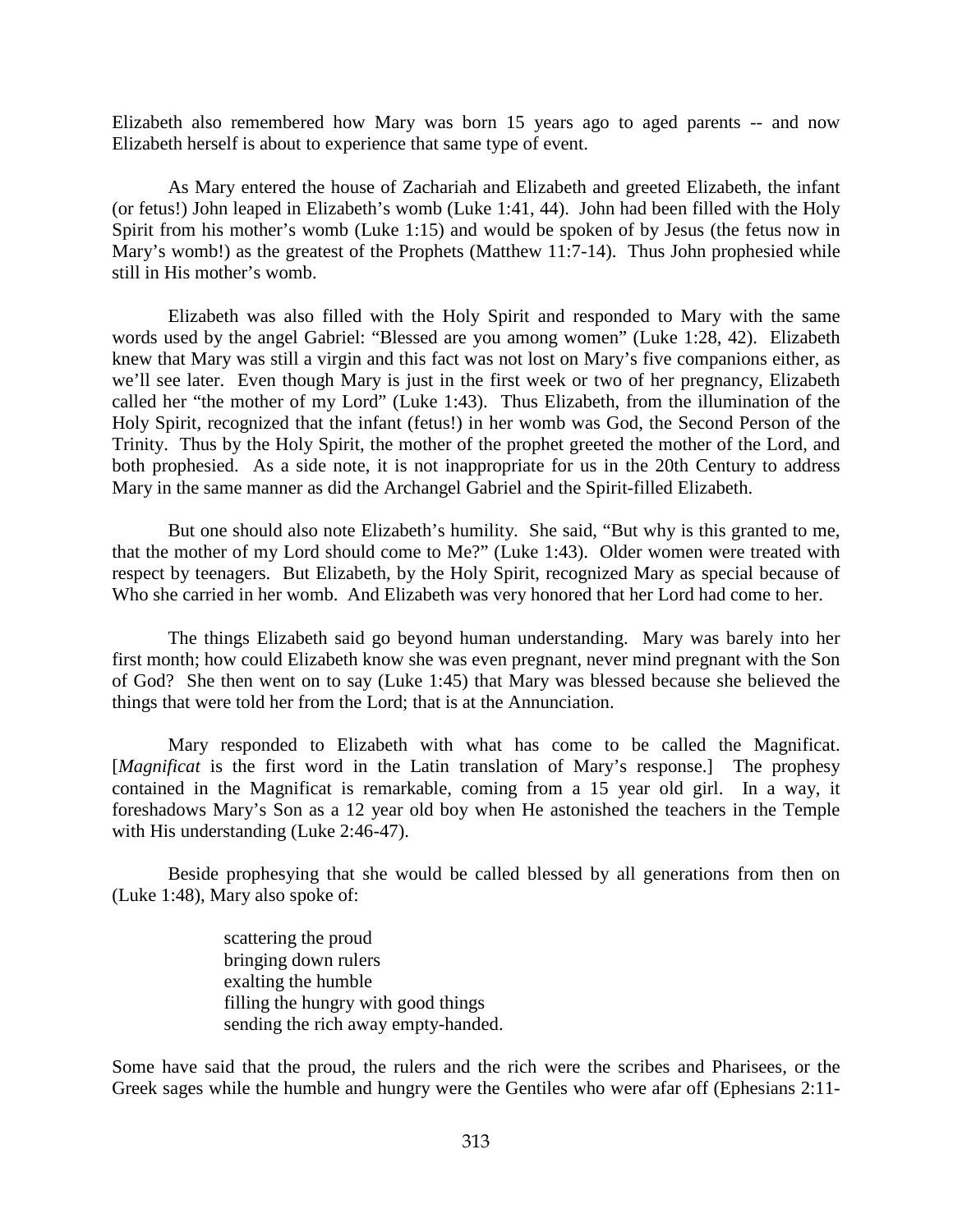18). The bringing in of the Gentiles was a mystery that was hidden from the ages and that was now beginning to unfold (Ephesians 3:3-12), Romans 11:25-29, 16:25-26, Colossians 1:26-27).

Mary and her five companions stayed with Elizabeth for three months and returned to Joseph's house just prior to the birth of John the Baptist (Luke 1:56). Just as Elizabeth had hidden herself and stayed out of the public eye (Luke 1:24) when she became pregnant, so Mary did from the third month on. Thus no one but Elizabeth and Zachariah knew of her pregnancy.

#### **Joseph Returns Home**

After Mary had completed her sixth month - and was now very obviously pregnant - Joseph returned home with the intention of marrying the virgin who was betrothed to him. Seeing Mary, Joseph was stunned and wanted to die. Trembling, he is recorded as saying, "With what face can I look up to the Lord my God? What shall I say concerning this young woman? For I received her a virgin out of the Temple of the Lord my God, and have not preserved her in purity! Who has thus deceived me? Who has committed this evil in my house? Who has seduced her from me and defiled her?"

Joseph then confronted Mary, "O you who have been so favored by God, why have you done this? Why have you debased your soul, O you who were educated and reared in the Holy of Holies and received food from the hands of angels?"

Mary replied with a flood of tears, "I am innocent and have known no man." Joseph said, "How then are you with child?" Mary answered only, "As the Lord my God lives, I do not know by what means."

Mary's five companions then spoke to Joseph and testified that she was a virgin and untouched. She had always continued with them in prayer, and daily the angels of God had spoken with her and daily she received food from their hand. They didn't know how it would be possible for her to have sinned and they suspected that the Holy Spirit had caused her to conceive. Joseph was very suspicious at this and suspected that someone pretended to be an angel of the Lord and seduced Mary. Weeping, Joseph went away feeling as if he had betrayed the trust placed in him by the priests.

Joseph was very perplexed as to what to do. According to the Mosaic Law, if a betrothed virgin willingly had sex with someone, both she and her lover were to be stoned (Deuteronomy 22:23-24). On the other hand, if Mary and her five companions were right, he didn't want to betray the life of an innocent person. Thus "Joseph, being a just man, and not wanting to make her a public example, was minded to put her away (i.e. divorce her) secretly (Matthew 1:19).

"But while he thought about these things, behold, an angel of the Lord appeared to him in a dream, saying, "Joseph, son of David, do not be afraid to take to you Mary your wife, for that which is conceived in her is of the Holy Spirit. And she shall bear a Son; and you shall call His Name Jesus, for it is He who will save His people from their sins" (Matthew 1:20-21).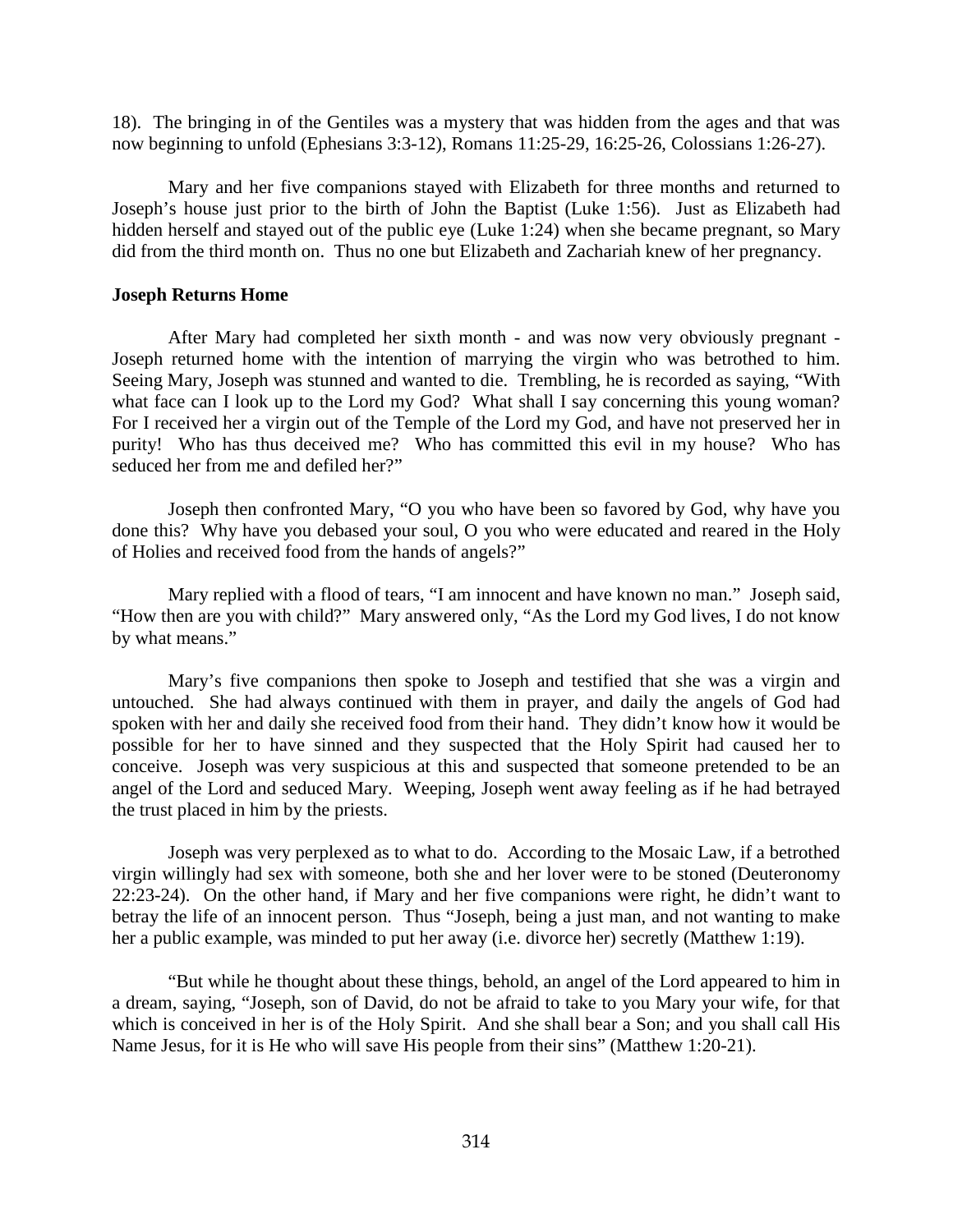To Joseph, this cleared up a lot of misgivings he had. He had been reluctant to accept young Mary as his wife but had done so in obedience to the high priest who received instructions in the Temple to do so. But now recognizing that Mary was pregnant with the long-awaited Messiah, Joseph can understand. From the angel's words "you shall call His Name Jesus", implies that the angel expected Joseph to fill the role of Jesus' legal father. The genealogies in Matthew 1 and Luke 3 both reflect this, where Jesus' genealogy is traced back through Joseph, His legal father. Since Joseph and Mary were cousins having the same grandfather, Matthan, Matthew's Gospel effectively traces Mary's genealogy while Luke traces Joseph's genealogy through his legal father, Eli. "Then Joseph arose from his sleep, and did as the angel of the Lord commanded him, and took her as his wife" (Matthew 1:24).

Joseph is also recorded as giving thanks to God for giving him this grace (i.e. being the legal father of the Messiah). He then spoke to Mary and her companions and told them the vision. Comforting Mary, he said to her, "I have sinned, in that I suspected you at all." And he kept her in chastity and continued to take care of her during her pregnancy (Matthew 1:25).

A day or two later, Joseph was visited by one of the scribes from Jerusalem, who noticed that Mary was pregnant. The Scribe reported this to the priests in Jerusalem, saying, "Joseph has defiled the virgin whom he received out of the Temple of the Lord and has not revealed it to the sons of Israel." Both Joseph and Mary were then seized by the officers of the Temple and brought before the tribunal. Under intense interrogation, both Joseph and Mary denied any wrongdoing: Mary that she had not known a man and never intended to; Joseph that he had not defiled her.

The priests then had both Joseph and Mary drink the water of conviction (also called the water of bitterness) that was to be used to discern extra-marital affairs (Numbers 5:11-31). This water was holy water mixed with dust from the floor of the Temple (Numbers 5:17). This water caused the accused's stomach to swell and their flesh to rot if they were guilty; it would have no effect on the innocent. When Joseph and Mary returned unharmed with no swelling or rotting after the appointed time of isolation, the priest said, "If the Lord God did not disclose your sin, neither will I judge you." Joseph and Mary then returned home glorifying God. With this encounter, the Virgin Birth was proclaimed in the Temple for the first time.

## **Parables of the Feast of the Annunciation**

Three other Old Testament readings are prescribed for the Vespers preceding the Feast of the Annunciation. These are called "parables" in that they address allegorically what is taking place with the Word becoming Incarnate.

**Jacob's Ladder - Genesis 28:10-17:** In this account, Jacob was enroute to Mesopotamia, where Abraham had come from, to seek a wife from among his kinsmen. One night, he had a dream of a ladder that was set on the earth but whose top reached to heaven. And the angels of God were ascending and descending on the ladder. When Jacob awoke, he cried, "How awesome is this place! This is none other than the House of God, and this is the gate of heaven" (Genesis 28:17).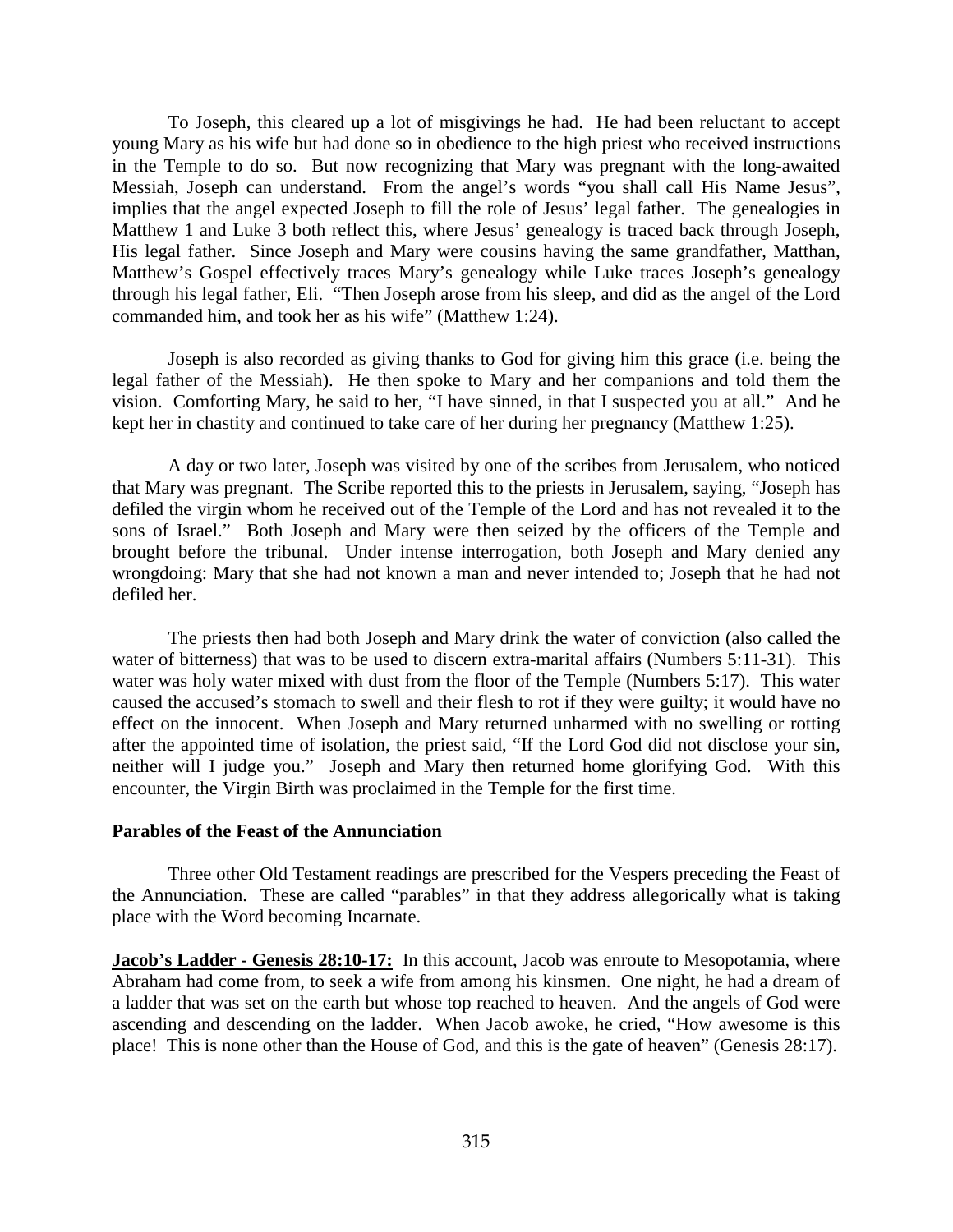Many of the Church Fathers spoke of how this prefigured God Incarnate in the womb of the Virgin Mary. Just as the ladder connected heaven and earth, so did the Virgin Mary: The King of Heaven took on flesh (His creation) in Mary's womb and lived there for nine months. And just as Jacob saw angels ascending and descending on the ladder, so there was a strong angelic presence around the Lord everywhere He went. Even Satan recognized this in quoting from the Psalms, "He shall give His angels charge over You; to guard You in all Your ways. In their hands they shall bear You up lest You dash Your foot against a stone" (Psalms 91:11-12). Following this encounter with Satan, angels came and ministered to Jesus (Matthew 4:11).

Around the Throne of God in heaven, angels continually surround the Lord (Revelation 4). The Tabernacle in the wilderness pictured this: Cherubim were embroidered into the veil (Exodus 26:31, 36:35, 2 Chronicles 3:14) and the Presence of God dwelt between two cherubim on the Ark of the Covenant (Exodus 25:18-22, 37:6-9, 2 Chronicles 10-13). Just because the Lord took up residence on earth in the womb of the Virgin doesn't mean the angels disappeared. For nine months, the House of God was the womb of the Virgin; and because heaven and earth met there, this can rightly be called the gate of heaven.

**Wisdom Built Her House - Proberbs 9:1-11:** This reading speaks of Wisdom building her house (v.1) and how the fear of the Lord is the beginning of wisdom (v.10). This again was a mystery and it wasn't until after the Resurrection that it was revealed how extensive the house was that Wisdom built.

For example, Paul wrote that he was privileged to help to "make all see what is the fellowship of the mystery, which from the beginning of the ages has been hidden in God who created all things through Jesus Christ. Now the manifold wisdom of God might be made known by the Church to the principalities and powers in the heavenly places" (Ephesians 3:9,10). Paul also said, "But we speak the wisdom of God in a mystery, the hidden wisdom which God ordained before the ages for our glory, which none of the rulers of this age knew. For had they known, they would not have crucified the Lord of Glory" (1 Corinthians 2:7,8). This Wisdom of God involved the Cross, and it became a stumbling block for Jews and foolishness for Greeks. For those who were called, however, the Wisdom of God was also the Power of God (1 Corinthians 1:18-24). All this began to unfold with the Incarnation at the Annunciation.

**The East Gate - Ezekiel 43:27-44:4:** The third parable of the Feast of the Annunciation is a little more obtuse than the others. Ezekiel's vision took place during the Babylonian captivity (Ezekiel 40:1). Ezekiel saw a vision of some future Temple and he described this Temple at length. This Temple was to be "the place of My Throne and the place of the soles of My feet where I will dwell among the sons of Israel forever" (Ezekiel 43:7). From comparisons with the dimensions of Solomon's Temple (1 Kings 6, 2 Chronicles 3), and Zerubbabel's Temple (Ezra 6:3), the description of Ezekiel's Temple represents a building that has never been built. Herod's remodeling of the Temple (c. 20 BC) was greatly influenced by the description of Ezekiel's Temple, however (see Unger, Bible Dictionary, pg. 1080).

The parable only addresses the East Gate of the Temple, which in Herod's Temple was the only gate to the Temple area. In Ezekiel's vision, the Glory of the Lord came into the house by the East Gate (Ezekiel 43:4). Ezekiel was told, "This gate shall be shut; it shall not be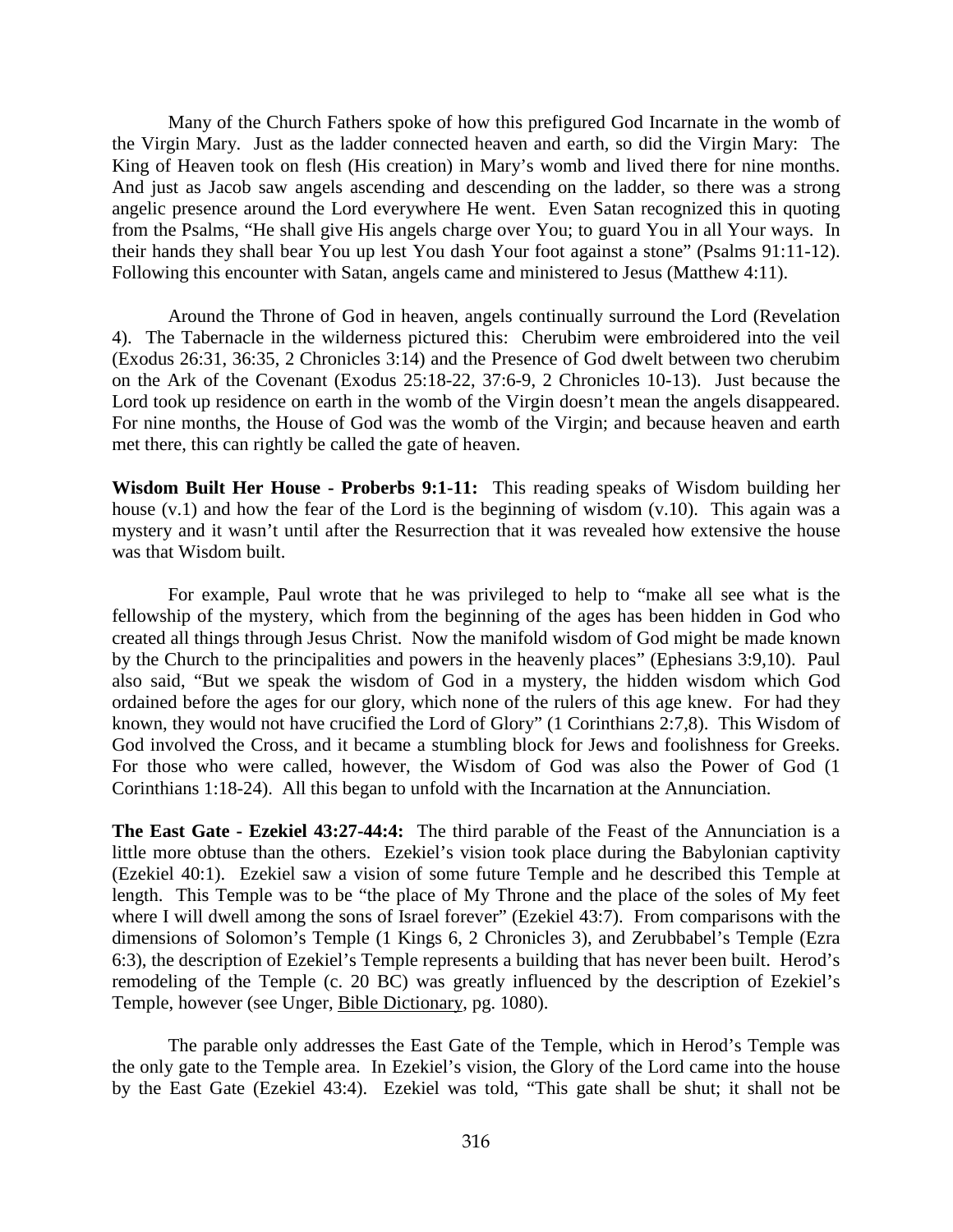opened, and no one shall enter by it, for the Lord God of Israel has entered by it; therefore it shall be shut" (Ezekiel 44:2).

Many of the Church Fathers spoke of this East Gate as prefiguring the Incarnation, where the East Gate represented the womb of the Virgin Mary. And as the East Gate was shut in Ezekiel's vision, so the Virgin Mary remained a virgin her entire life according to her vow and the vow of her parents.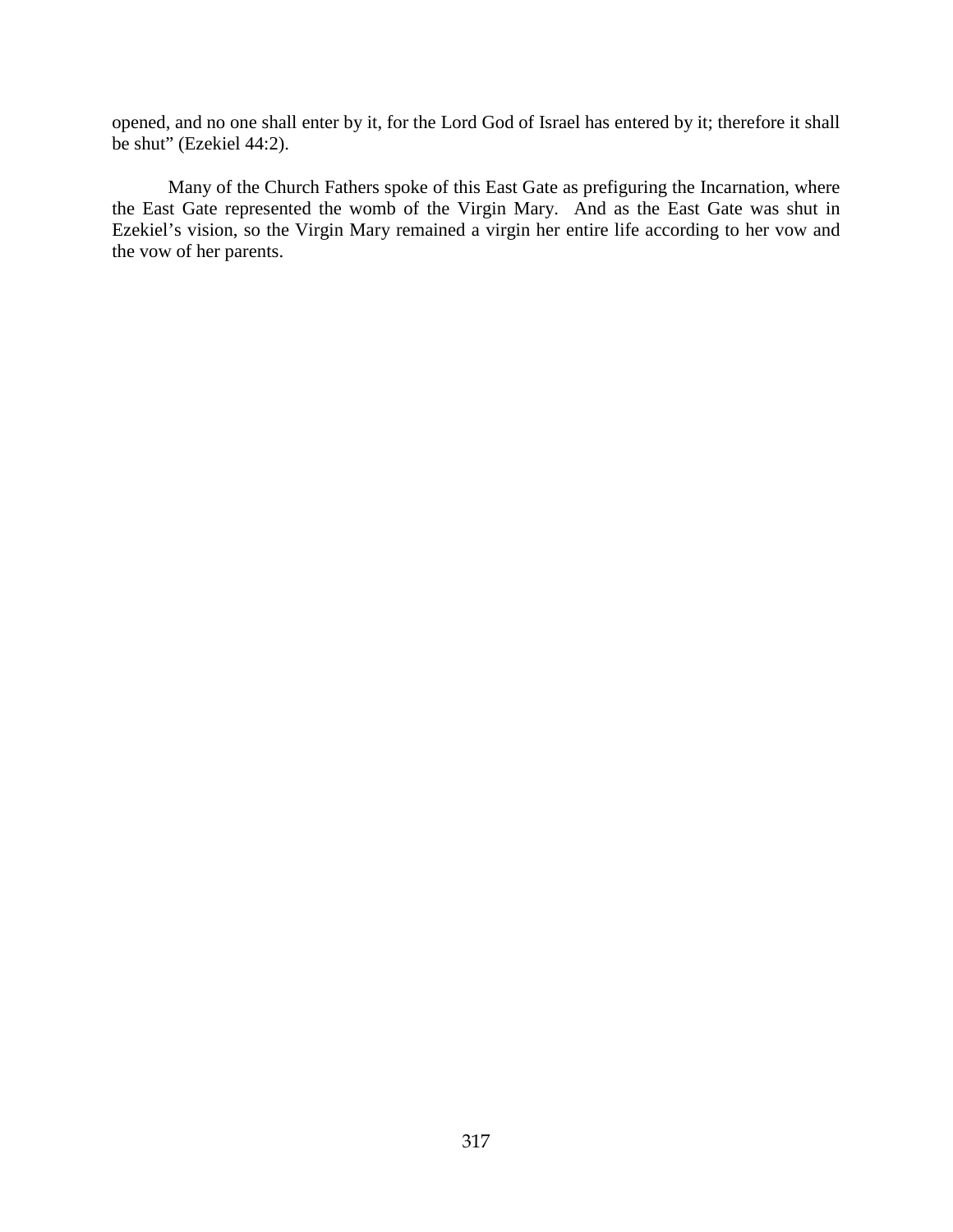# *THE HUMANITY OF CHRIST*

### **Epistle: Hebrews 2:10-18**

Today's Epistle lesson is used in the Orthodox lectionary both for the Annunciation and for the Feast Day of the Holy Innocents of Bethlehem, who were murdered by King Herod as he searched for the infant Christ. In the West, this Epistle lesson is used just at Christmas.

### **The Father in Christ**

This Epistle lesson is also used for Sixth Hour Prayers on Good Friday, which revolves around Christ on the Cross, between two criminals. The Epistle lesson begins, "For it was fitting for Him, for Whom are all things and by Whom are all things, in bringing many sons to glory, to make the Captain of their salvation perfect through sufferings" (v. 10). The one "for Whom are all things" is the Father and "the Captain of our salvation" is His Son. The suffering referred to is the Son's humanity, since He can't suffer in His Deity.

John Chrysostom (4th Century) said of this: "He (the Father) has done what is worthy of His love toward mankind, in showing His Firstborn to be more glorious than all and in setting Him forth as an example to the others, like some noble wrestler that surpasses the rest. Do you see that to suffer affliction is not the portion of those who are utterly forsaken? And truly His taking flesh to suffer what He did suffer, is a far greater thing than making the world and bringing it out of things that are not. This (i.e. the Creation) indeed also is a token of His loving kindness, but the other far more. And the Apostle himself also pointing out this very thing, said: "That in the ages to come He might show forth the exceeding riches of His Grace, He both raised us up together and made us sit together in the heavenly places in Christ Jesus" (Ephesians 2:6, 7). The suffering for any one not merely profits 'him', but he himself also becomes more glorious and perfect. And this too he says in reference to the faithful, comforting them by the way: for Christ was glorified when He suffered. But do not suppose that there was an accession of glory to Him; for that which is of nature (i.e. His Deity) He always had, and received nothing in addition" (Homily IV on Hebrews 2).

The Epistle continues by stating that, "He is not ashamed to call them brethren, saying:

'I will declare Your Name to My brethren; in the midst of the assembly, I will sing praise to You' (Psalm 22:22)

And again:

'I will put My trust in Him' (Isaiah 8:17)

And again:

'Here am I and the children whom God has given Me' " (Isaiah 8:18)

The context from Psalm 22 quoted above was a prophecy of Christ dying on the Cross: "For dogs have surrounded Me; a band of evildoers has encompassed Me. They pierced My hands and My feet. I can count all My bones. They look, they stare at Me; they divide My garments among them, and for My clothing they cast lots" (Psalm 22:16-18, Matthew 27:35). Copyright © Mark Kern 2001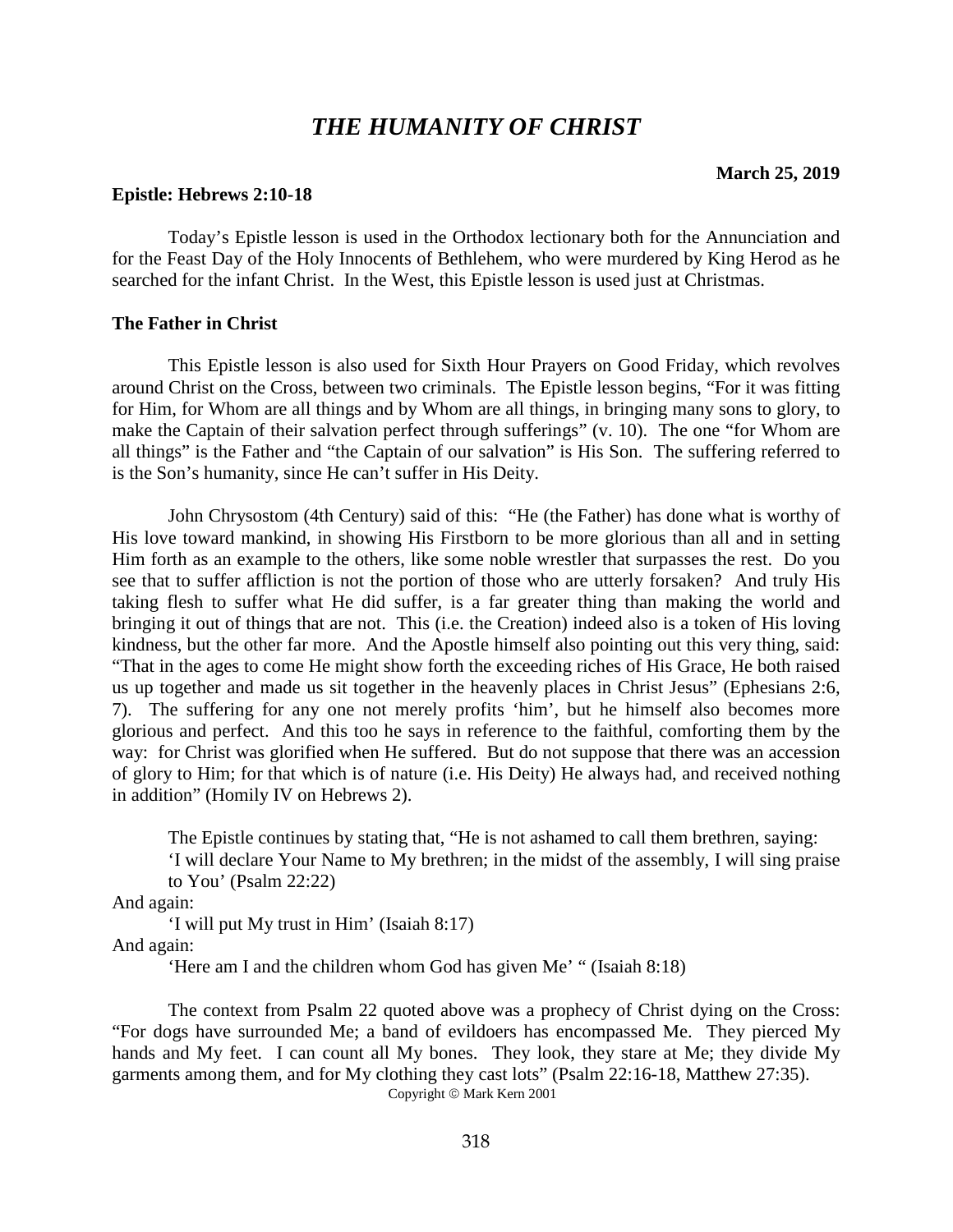The second quote from Isaiah 8 is taken verbatim from the Septuagint and was a prophecy regarding the nation of Israel being led into captivity by Assyria (Isaiah 8:7). The section quoted by Hebrews, however, was addressed to the Lord's disciples living in apostate Israel. The complete text from Isaiah is, "Behold I and the children which God has given me: and they shall be for signs and wonders in the house of Israel from the Lord of hosts, who dwells in Mount Zion" (Isaiah 8:18 LXX).

While the text from Isaiah appears to be addressing Isaiah as a "father" to these disciples, Hebrews quotes this as referring to Christ as a father figure to these disciples. Thus Christ appears both as a brother (Hebrews 2:11, 12) and as a father. In this father-like role, we note His response to Philip. Philip had requested, "Lord show us the Father and it is sufficient for us" (John 14:8). Jesus responded, "Have I been with you so long, and yet you have not known Me, Philip? He who has seen Me has seen the Father; so how can you say, 'show us the Father'? Do you not believe that I am in the Father and the Father in Me? The words that I speak to you I do not speak on My own authority but the Father who dwells in Me does the works" (John 14:9-10).

## **Humanity Conquers Death**

There were some heretics in the First Century who claimed that Christ came in appearance only and not in the flesh, not in reality. They were understandably impressed with the Deity of Christ and assumed He wouldn't stoop to take on the suffering and filth of His Own Creation. Paul addresses this in v. 14: "Inasmuch then as the children have partaken of flesh and blood, He Himself likewise shared in the same, that through death He might destroy him who had the power of death; that is the devil, and release those who through fear of death were all their lifetime subject to bondage" (vv. 14-15). Chrysostom stated that Christ "partaking of flesh and blood" refers to the Incarnation (Ibid.)

Chrysostom continues, "Here he points out the wonder, that by what the devil prevailed at, by that was he overcome; and the very thing which was his strong weapon against the world (namely death), by this Christ smote him. In this He exhibits the greatness of the conqueror's power. Do you see how great a good death has wrought?"

"Why do you fear him that has been brought to nought? He is no longer terrible, but has been trodden under foot, has been utterly despised (see 2 Timothy 1:10); he is vile and of no account."

Chrysostom then made an analogy: Life prior to Christ he compared to being held captive in prison awaiting execution, but being fed with choice food all the while. But now, the choice food and the death sentence have been removed and in its place is a contest involving combat that leads not to death but to a kingdom. "Of which group would you wish to be in: Those fed well in prison awaiting execution, or those who contend much and labor willingly that they may crown themselves with the diadem of the kingdom? Not only has death been terminated, but he who is ever showing that war without truce against us (i.e. the devil) has been brought to nothing, since he that doesn't fear death is out of reach of the devil's tyranny" (Ibid.)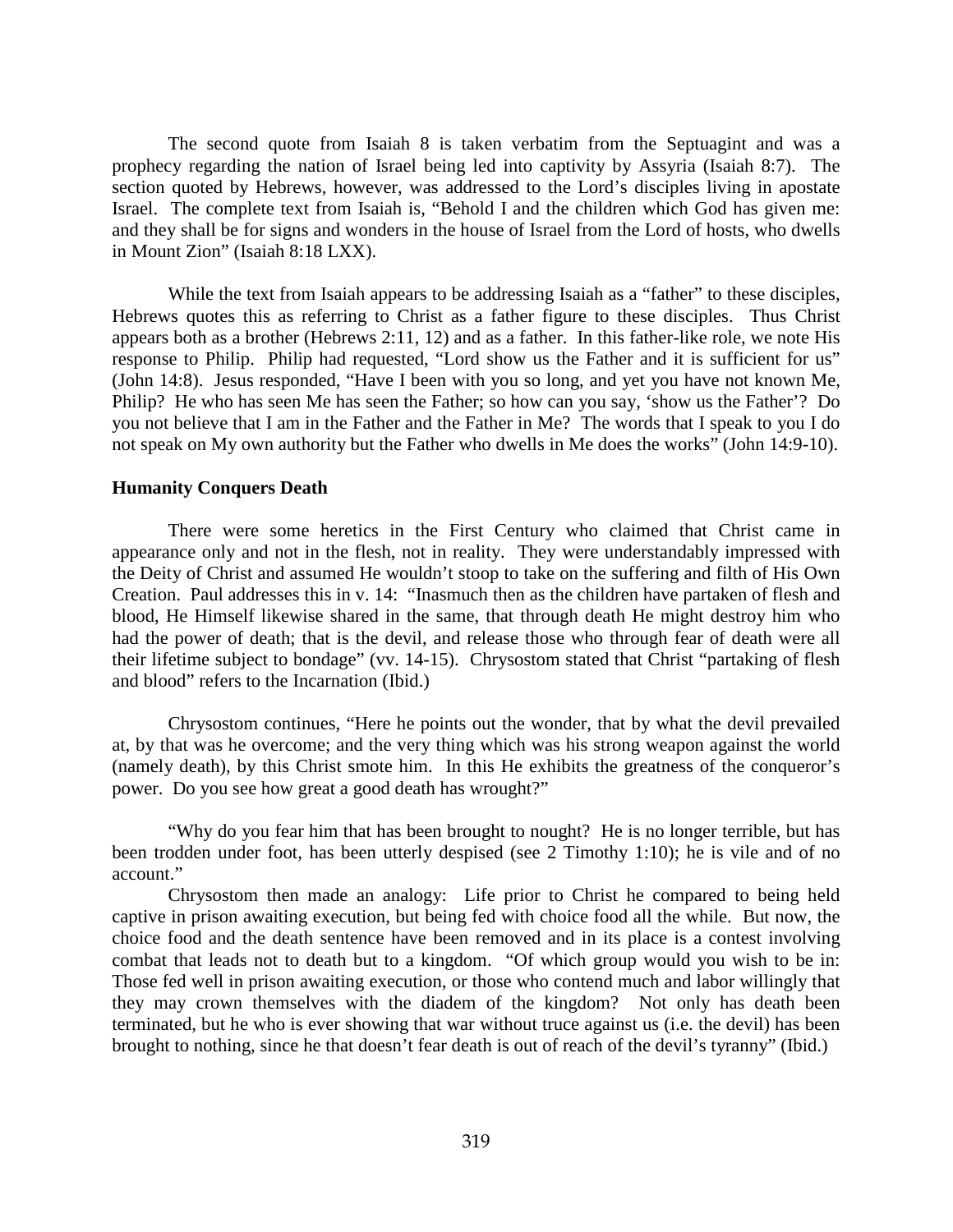#### **Man and Angels in the Age to Come**

After going into a lot of reasons why we should not neglect so great a salvation, Paul then goes into some reasons why we should be motivated to pay close attention. "For He has not put the world to come, of which we speak, in subjection to angels" (v.5).

Following this statement, he again quotes word for word from the Septuagint:

"What is man that You are mindful of him, or the Son of Man that You take care of him? You have made Him a little lower than the angels; you have crowned Him with glory and honor, and set Him over the works of Your hands. You have put all things in subjection under His feet" (Psalm 8:4-6).

From the context of Psalm 8, this would seem to be speaking of men in general. For example, Psalm 8:7 lists some of the "all things in subjection": sheep, oxen, birds and fish. Yet Paul uses this quote from Psalm 8 to refer to Christ. He calls the man Jesus Christ the Captain of our salvation, Who is in the process of bringing many sons to glory (Hebrews 2:10).

So then, Psalm 8 **does** refer to men in general, but specifically those men who are related by the second birth to their Older Brother. He is the Firstborn of many brethren (Romans 8:29) and He is not ashamed to call us His brothers (Hebrews 2:11).

Paul then brought in a little reality check: "But now we do not yet see all things put under Him" (v.8). Instead we see Christ, made (in His flesh) a little lower than the angels and suffering death that He might taste death for everyone. As a result He was crowned with glory and honor in His humanity (v.9) and sits at the Right Hand of God (Hebrews 10:12, Mark 14:62, Luke 22:69). When He returns, God the Father will put all things in subjection under Him and leave nothing that is not put under Him (v.8). It was the Father's plan that all things are for Christ and all things are by Christ (v.10). And as He has been exalted and glorified, so shall we be when He returns. Thus, just as Christ was made a little lower than the angels in His humanity, so we are now. But by being united with Him in the Body of Christ, just as He was exalted to His previous glory (prior to the Incarnation), so shall we be as He "brings many sons to glory".

This does not necessarily imply that we will rule angels as He does. The Lord said that, in the Resurrection, we will be equal to angels (Luke 20:36). We will judge angels, i.e. those that had fallen (1 Corinthians 6:3), as the Twelve will judge the Twelve tribes of Israel (Matthew 19:28). But the angels refer to themselves as our fellow servants (Revelation 19:10, 22:9), and they are referred to as "sons of God" also (compare Genesis 6:2, 4; Job 1:6, 2:1, 38:7; Luke 20:36; Romans 8:14). "Equal to angels" however, does not imply being identical to angels, since they are non-physical beings.

Paul mentioned that again in Hebrews 2:16: "For indeed, He does not latch onto (or grasp) angels, but He does latch onto (or grasp) the seed of Abraham". Chrysostom stated, "He did not take on an angel's nature, but a man's. He did not grasp that nature which belongs to angels, but ours. This expression "grasp", or "latch onto" (Greek *epilambano)* is derived from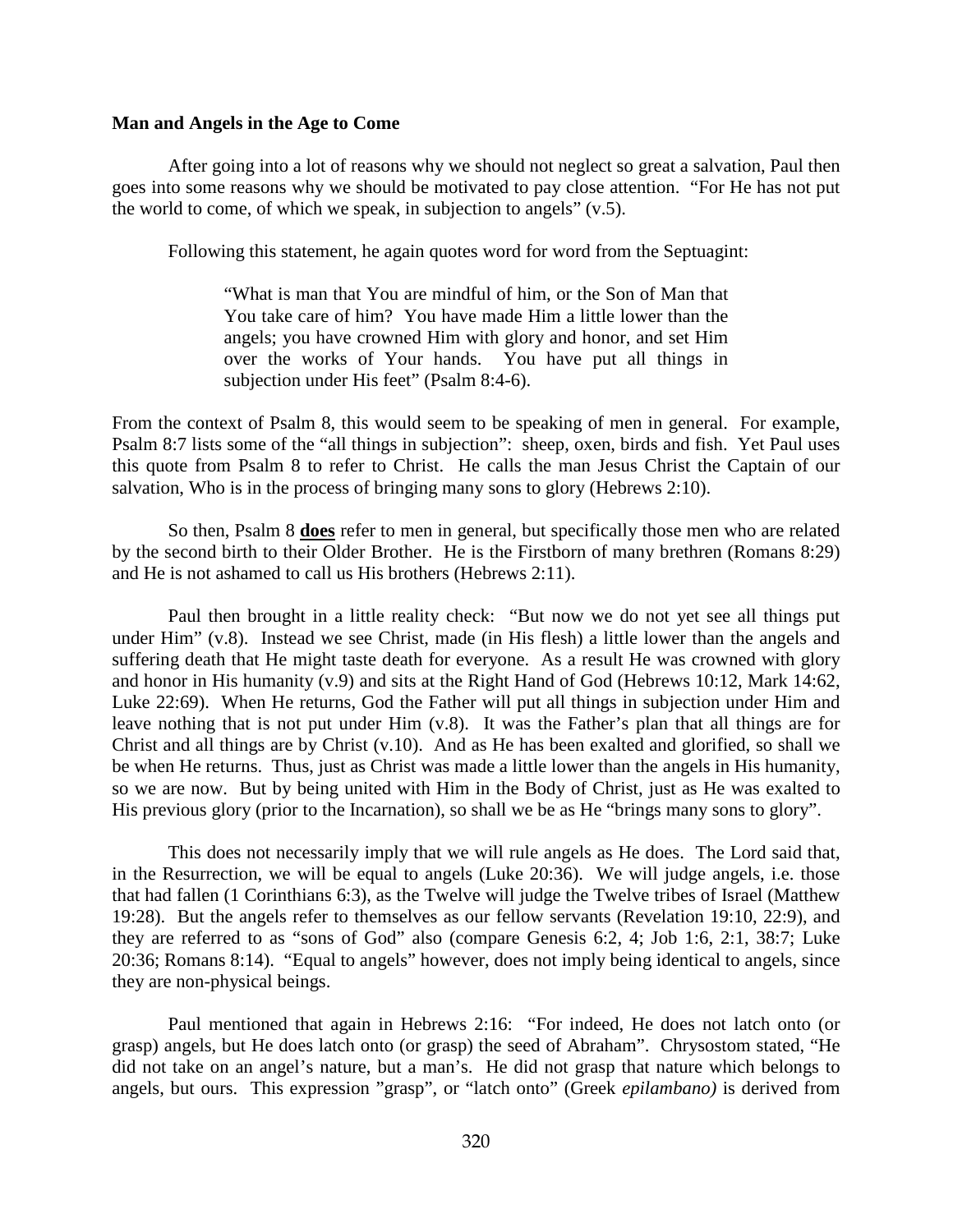the figure of persons pursuing those who turn away from them, and doing everything to overtake them as they flee, and to take hold of them as they are bounding away. For when human nature was fleeing from Him, and fleeing far away (Ephesians 2:13), He pursued after and overtook us. For it is a great and wonderful thing, and full of amazement, that our flesh should sit on high and be adored by angels and archangels, by Cherubim and Seraphim. For God has great zeal on behalf of our nature."

"Moreover, he said not simply 'of men He latches onto' but of the 'seed of Abraham' (v.16) thus showing that their race is great and honorable. Therefore in all things, he had to be made like His brethren' (v.17). This goes both ways also. Just as He was made like us in the Incarnation, so we will be made like Him in the Resurrection. He did not lose His deity in taking on humanity; just so, we will not lose our humanity when we take on immortality. But "the righteous will shine forth like the sun in the Kingdom of their Father (Matthew 13:43, Daniel 12:3). Moses and Elijah have already tasted of this in the Transfiguration; we will join them at the Resurrection. This is a great salvation that is foolish to neglect by drifting away. Instead, it is something worth paying attention to every minute of every day. As Chrysostom said, "If He who is worshipped by angels, for our sake endured to have a little less than the angels, much more ought we, who are inferior to angels, to bear everything for His sake" (Homily iv on Hebrews 2).